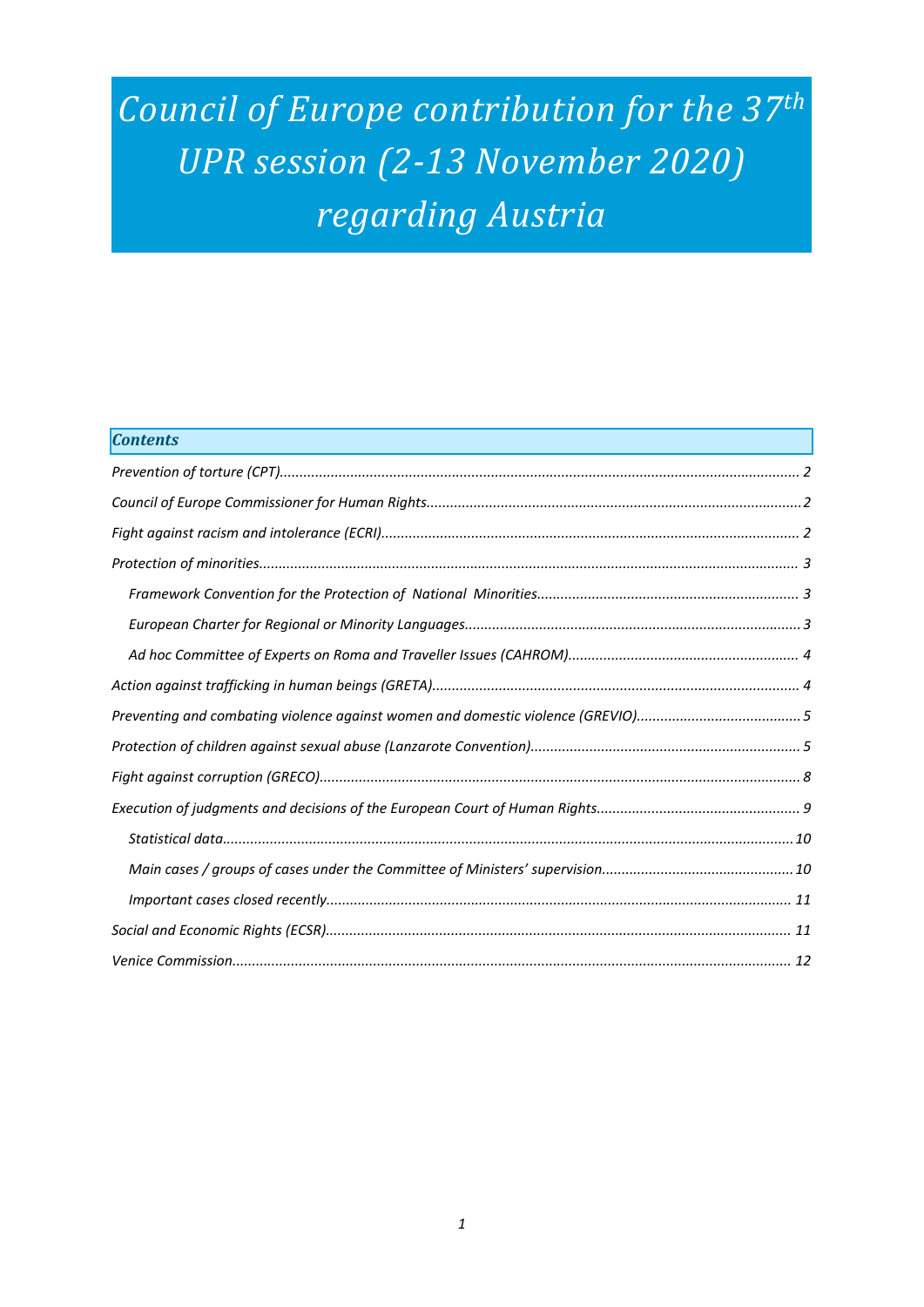## <span id="page-1-0"></span>*Prevention of torture (CPT)*

*The 'European Committee for the Prevention of Torture and Inhuman or Degrading Treatment or Punishment'* organises country visits in order to visit places of detention to assess how persons deprived of their liberty are treated. After each visit, the CPT sends a detailed report to the State concerned. This report includes the CPT's *findings, and its recommendations, comments and requests for information.*

#### *Austria (September 2014) -*



### *Council of Europe Commissioner for Human Rights*

*The Commissioner for Human Rights is an independent and impartial non-judicial institution established by* Council of Europe to promote awareness of and respect for human rights in the 47 Council of Europe member *States.*

N/A

## *Fight against racism and intolerance (ECRI)*

*The European Commission against Racism and Intolerance [\(ECRI\)](http://www.coe.int/t/dghl/monitoring/ecri/default_en.asp) is <sup>a</sup> human rights body of the Council of Europe, composed of independent experts, which monitors problems of racism, xenophobia, antisemitism, intolerance and discrimination on grounds such as "race", national/ethnic origin, colour, citizenship, religion and language. It prepares reports and issues recommendations to member States, in which its findings, along with recommendations are published. These reports are drawn up after <sup>a</sup> contact visit to the country in question and <sup>a</sup> confidential dialogue with the national authorities. The country monitoring takes place in five*year cycles. As part of the fourth round of ECRI's monitoring work, a new process of interim follow-up has been introduced with respect to a small number of specific recommendations made in each of ECRI's country reports.

Conclusions on Austria (adopted on 21 March 2018 / published on 15 May 2018)

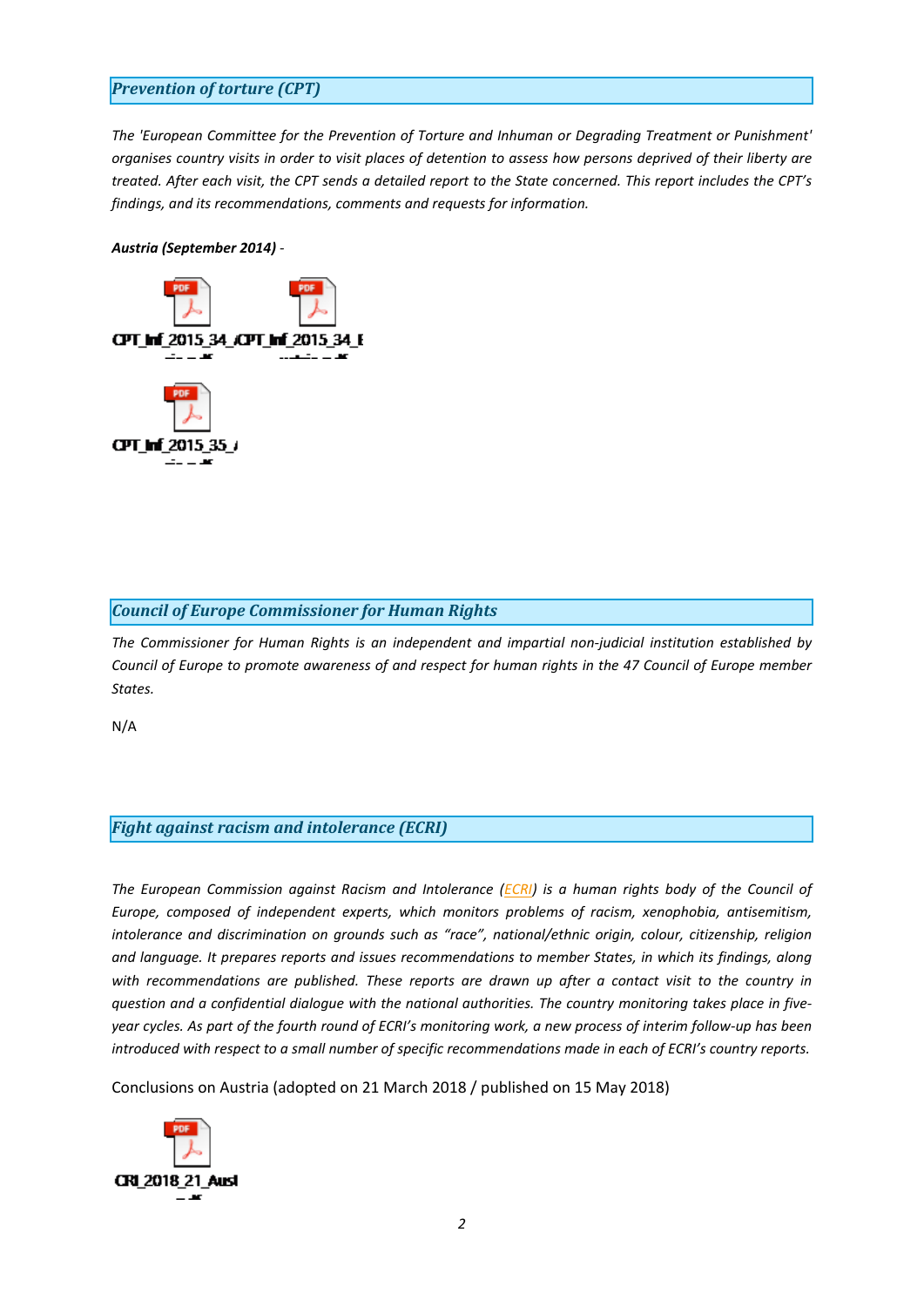### <span id="page-2-0"></span>*Protection of minorities*

## *Framework Convention for the Protection of National Minorities*

*The monitoring procedure for this convention requires each state party to submit <sup>a</sup> report within one year following the entry into force of the Framework Convention and additional reports every five subsequent years. State reports are examined by the Advisory [Committee,](http://www.coe.int/en/web/minorities/monitoring) <sup>a</sup> body composed of 18 independent experts responsible for adopting country-specific opinions. These opinions, on which States Parties have an opportunity* to comment, are meant to advise the Committee of Ministers in the preparation of its resolutions, containing *conclusions and recommendations to the State concerned.*

The Advisory Committee on the Framework Convention has adopted the 4<sup>th</sup> opinion on Austria on 14 October 2016.



The  $4^{\text{th}}$  [Resolution](https://search.coe.int/cm/Pages/result_details.aspx?ObjectId=090000168075f884) of the Committee of Ministers on the implementation of the Framework Convention by Austria was adopted on 17 October 2017.

## *European Charter for Regional or Minority Languages*

The Charter's [monitoring](http://www.coe.int/t/dg4/education/minlang/Report/) procedure is based on state reports, as each State Party is required to present its first report within the year following the entry into force of the Charter with respect to the Party concerned. The *subsequent reports are presented at three-yearly intervals (since 1 July 2019). A committee of independent experts examines the state'<sup>s</sup> periodical report and addresses an evaluation report to the Committee of Ministers, including proposals for recommendations.*

The European Charter for Regional or Minority Languages entered into force in Austria in 2001. The Austrian authorities submitted their 4<sup>th</sup> periodical report in April 2017.

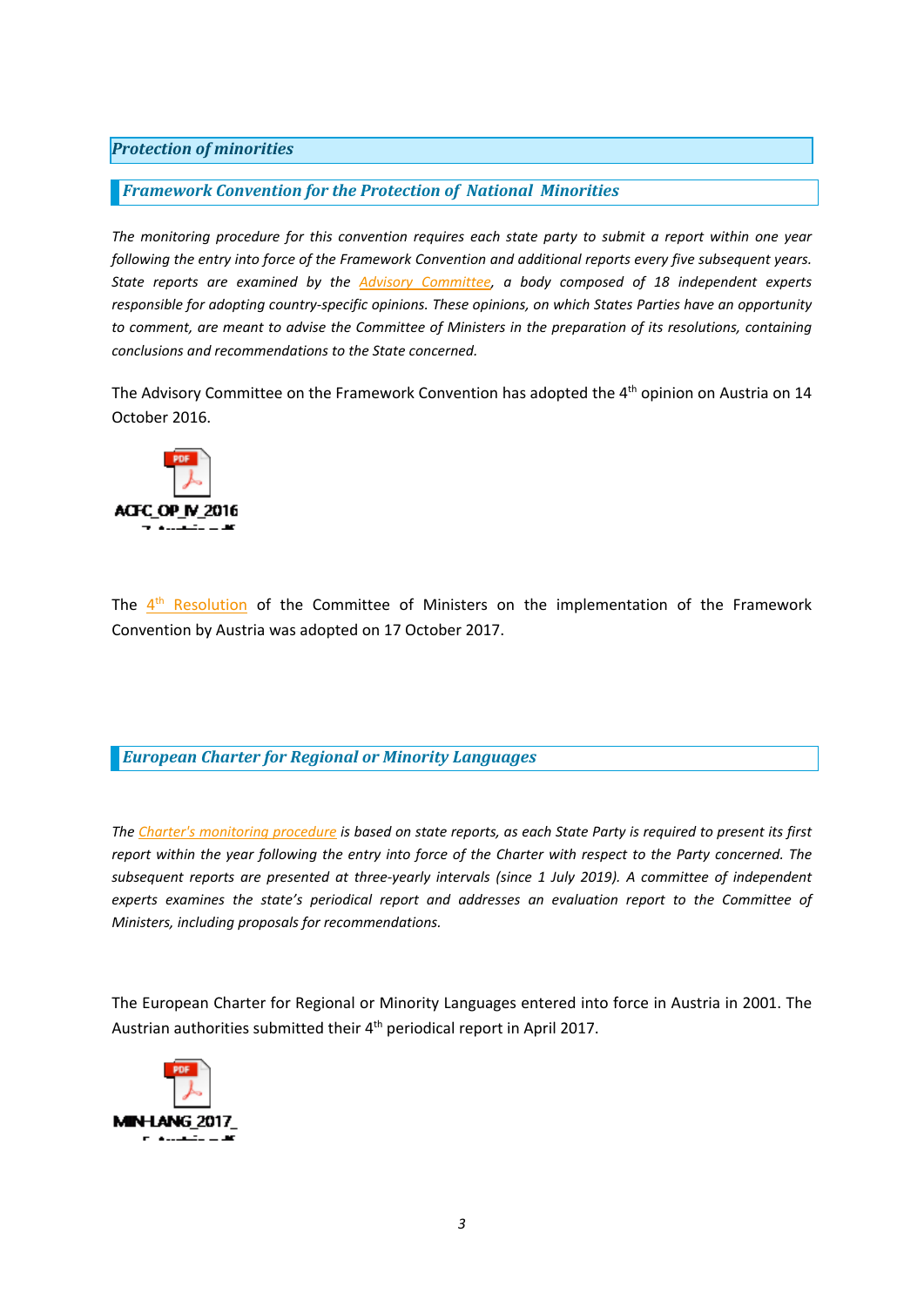<span id="page-3-0"></span>The Committee of Experts carried out an on-the-spot visit in Austria in October 2017 ahead of adopting its [evaluation](https://search.coe.int/cm/Pages/result_details.aspx?ObjectID=090000168078bb08) report on Austria in November 2017 and of the Committee of Ministers adopting its [Recommendation](https://search.coe.int/cm/Pages/result_details.aspx?ObjectID=09000016807b4267) in April 2018. The 5<sup>th</sup> periodical report from the Austrian authorities is due by October 2020.

#### *Ad hoc Committee of Experts on Roma and Traveller Issues (CAHROM)*

*Following the High-Level meeting, intergovernmental work on Roma issues has been upgraded: on 16 February 2011 the Ministers Deputies adopted terms of reference for <sup>a</sup> new Committee of Experts (CAHROM) to be* answerable directly to the Committee of Ministers. The terms of [reference](http://rm.coe.int/cahrom-2017-28-en-final-terms-of-reference-2018-2019/168077dc8a) - which have been renewed by the *Ministers Deputies for the years 2018-2019 - place emphasis on the analysis and evaluation of the implementation of national policies and thematic exchanges of experience and good practices. European Union institutions, international organisations, the European Roma and Travellers Forum and other relevant (Roma and Traveller) organisations are associated as observers to the CAHROM.*

### *Action against trafficking in human beings (GRETA)*

*The Council of Europe Convention on Action against Trafficking in Human Beings was adopted by the* Committee of Ministers of the Council of Europe on 3 May 2005, following a series of other initiatives by the Council of Europe in the field of combating trafficking in human beings. The Convention entered into force on 1 *February 2008, following its 10th ratification. While building on existing international instruments, the Convention goes beyond the minimum standards agreed upon in them and strengthens the protection afforded to victims.*

*The Convention has <sup>a</sup> comprehensive scope of application, encompassing all forms of trafficking (whether* national or transnational, linked or not linked to organised crime) and taking in all persons who are victims of trafficking (women, men or children). The forms of exploitation covered by the Convention are, at a minimum, sexual exploitation, forced labour or services, slavery or practices similar to slavery, servitude and the removal *of organs.*

The main added value of the Convention is its human rights perspective and focus on victim protection. Its Preamble defines trafficking in human beings as a violation of human rights and an offence to the dignity and integrity of the human being. The Convention provides for a series of rights for victims of trafficking, in particular the right to be identified as a victim, to be protected and assisted, to be given a recovery and reflection period of at least 30 days, to be granted a renewable residence permit, and to receive compensation *for the damages suffered.*

*Another important added value of the Convention is the monitoring system set up to supervise the* implementation of the obligations contained in it, which consists of two pillars: the Group of Experts on Action *against Trafficking in Human Beings (GRETA) and the Committee of the Parties.*

*The Convention is not restricted to Council of Europe member states; non-members states and the European Union also have the possibility of becoming Party to the Convention.*

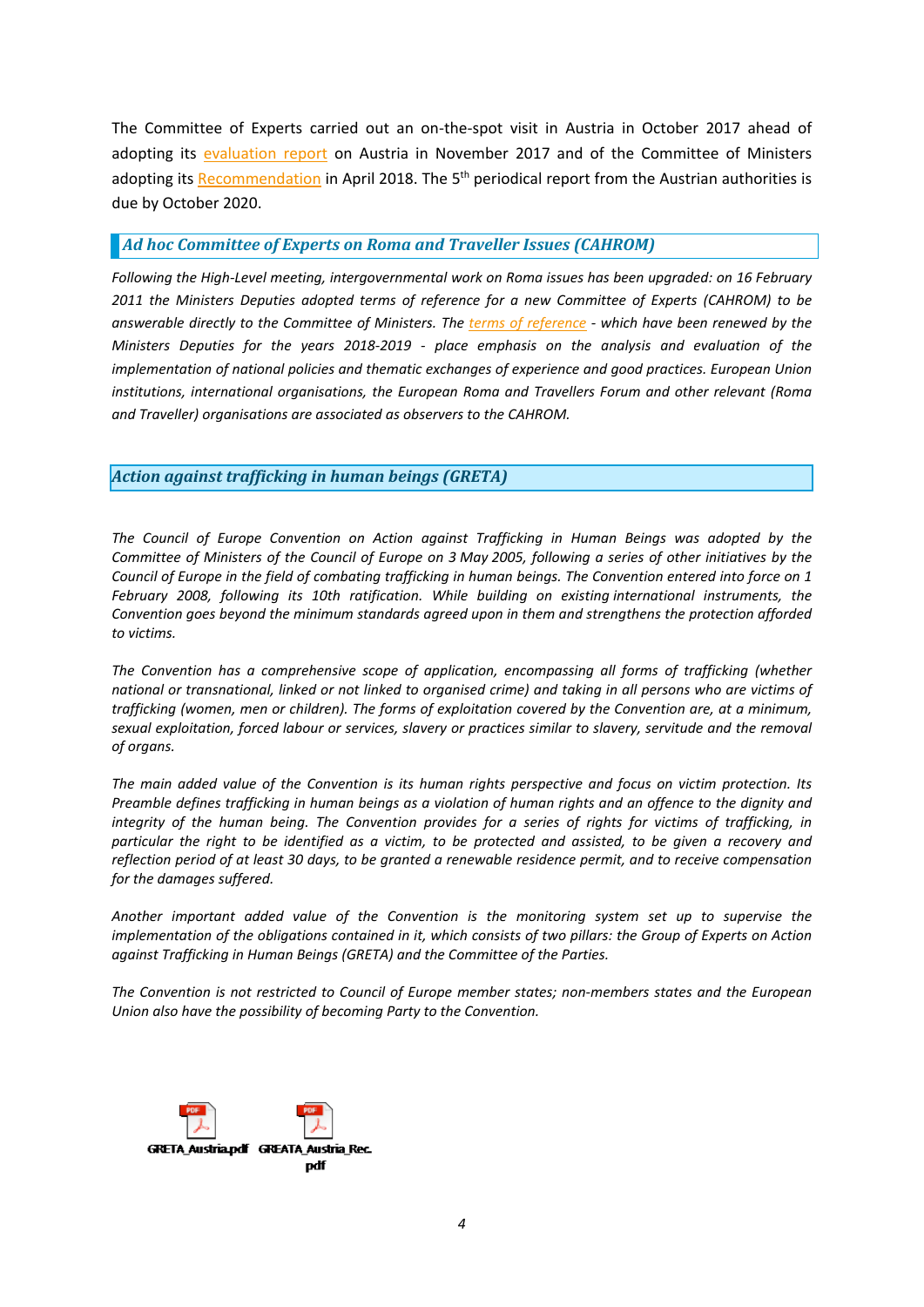## <span id="page-4-0"></span>*Preventing and combating violence against women and domestic violence (GREVIO)*

*The Council of Europe Convention on preventing and combating violence against women and Domestic violence* (Istanbul [Convention,](https://www.coe.int/en/web/conventions/full-list/-/conventions/treaty/210) CETS No. [210\)](https://www.coe.int/en/web/conventions/full-list/-/conventions/treaty/210) is the most far-reaching international treaty to tackle this serious violation of human rights. It gims at zero tolerance for such violence and is a major step forward in making Europe and *beyond safer. Preventing violence, protecting victims and prosecuting the perpetrators are the cornerstones of* the convention. It also seeks to change the hearts and minds of individuals by calling on all members of society, in particular men and boys, to change their attitudes. In essence, it is a renewed call for greater equality *between women and men, because violence against women is deeply rooted in the inequality between women and men in society and is perpetuated by <sup>a</sup> culture of intolerance and denial.*

*The Council of Europe Istanbul Convention provides for two types of monitoring procedures:*

- *1. <sup>a</sup> country-by-country evaluation procedure;*
- *2. and <sup>a</sup> special inquiry procedure in exceptional cases where action is required to prevent <sup>a</sup> serious, massive or persistent pattern of any acts of violence covered by the Convention.*

*[GREVIO,](https://www.coe.int/en/web/istanbul-convention/grevio) the Group of Experts on Action against violence against women and domestic violence, is the independent body responsible for monitoring the implementation of CETS No. 210. GREVIO launched its first evaluation procedure in spring 2016, after adopting <sup>a</sup> questionnaire on legislative and other measures giving effect to the Istanbul Convention.*

*The Convention is not restricted to Council of Europe member states; non-members states and the European Union also have the possibility of becoming Party to the Convention.*

The implementation of the provisions of the Istanbul Convention by Austria was monitored in 2016 and GREVIO'<sup>s</sup> first baseline evaluation report published in September 2017.



In January 2018, the Committee of the Parties to the Istanbul Convention adopted its recommendations in relation to Austria.



The Government of Austria is expected to report back to the Committee of the Parties by 30 January 2021 on the measures taken in implementation of these recommendations. All relevant information on the evaluation procedure in relation to Austria can be found [here](https://www.coe.int/en/web/istanbul-convention/austria).

*Protection of children against sexual abuse (Lanzarote Convention)*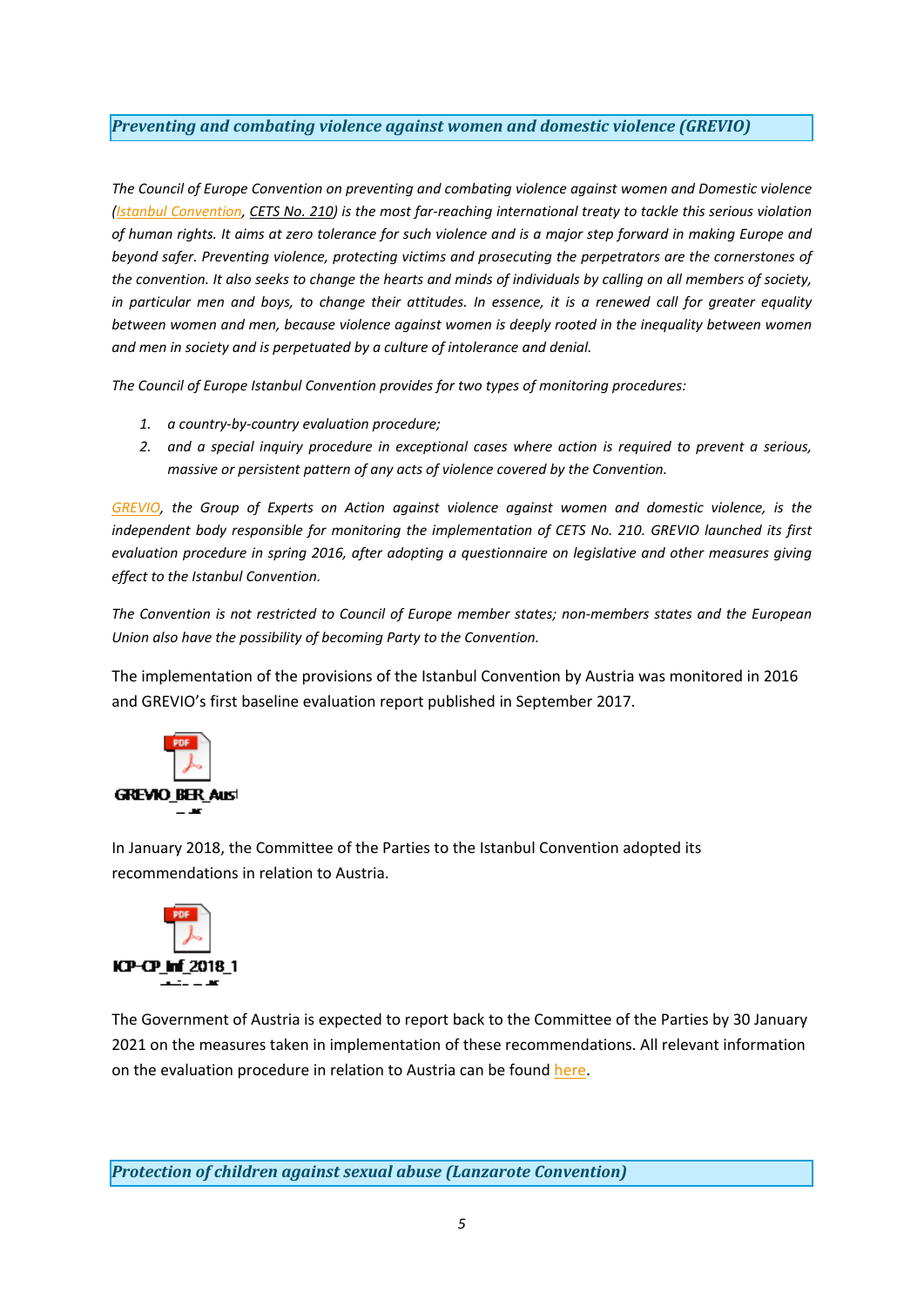*The Council of Europe Convention on Protection of Children against Sexual Exploitation and Sexual Abuse, also* known as "the Lanzarote [Convention](https://www.coe.int/en/web/children/lanzarote-convention)", requires criminalisation of all kinds of sexual offences against children. It sets out that states in Europe and beyond shall adopt specific legislation and take measures to prevent sexual *violence, to protect child victims and to prosecute perpetrators.*

The "Lanzarote Committee" (i.e. the Committee of the Parties to the Convention on the Protection of Children *against Sexual Exploitation and Sexual Abuse) is the body established to monitor whether Parties effectively implement the Lanzarote Convention. To do so, the Committee evaluates the information which has been provided by the national authorities and other sources in their replies to questionnaires developed by the Committee itself. This monitoring procedure is divided by rounds, each round concerning <sup>a</sup> theme.*

*At the end of each round, the Lanzarote Committee adopts "implementation reports" which contain its assessment of the situation with respect to the monitored Parties.*

*To mark the different level of action required by Parties to improve the situation, the recommendations* addressed by the Lanzarote Committee to Parties in its implementation reports use the verbs to "urge", *"consider" and "invite" as follows:*

- c "urge": when the situation is not in compliance with the Convention, or when, despite the existence of *legal provisions and other measures, the implementation of <sup>a</sup> key obligation of the Convention is lacking;*
- c "consider": when further improvements are necessary in law or in practice to fully comply with the *Convention;*
- *"invite": when one or several promising practices are highlighted to suggest enhanced protection of children.*

Austria has been monitored since the beginning of the procedure and has therefore been assessed in all monitoring rounds carried out so far.

The first monitoring round was on the "Protection of children against sexual exploitation and sexual abuse in the circle of trust". In this round, and within the first implementation report (the legal [framework](https://rm.coe.int/1st-implementation-report-protection-of-children-against-sexual-abuse-/16808ae53f)), the Lanzarote Committee:

- $\bullet$  **Urges** Austria to take the necessary legislative or other measures to set up or designate mechanisms for data collection or focal points at national or local level and in collaboration with civil society, for the purpose of observing and evaluating in terms of quantitative data collection the phenomenon of the sexual exploitation and sexual abuse of children in general and child sexual abuse committed in the circle of trust, in particular (R13).
- $\bullet$  **Considers** that Austria must set up <sup>a</sup> national or local system for recording case-based data for child sexual abuse in the circle of trust cases in the various sectors liable to come into contact with children victims in such instances; such administrative data collection systems should be implemented allowing to compare and cross-check the data thus collected at national level and avoid duplication (R15).
- $\bullet$  **Considers** that when sexual abuse is inflicted by someone in the child'<sup>s</sup> circle of trust, the child victim is in <sup>a</sup> particularly delicate situation of having to report <sup>a</sup> crime made by someone who he or she trusted, respected and possibly loved. This situation which can create <sup>a</sup> serious disturbance on the child'<sup>s</sup> family life and overall wellbeing, needs to be addressed specifically (R22).
- c **Considers** that information and advice should be provided to child victims in <sup>a</sup> manner adapted to their age and maturity, in <sup>a</sup> language they understand and which is gender and cultural sensitive (R23).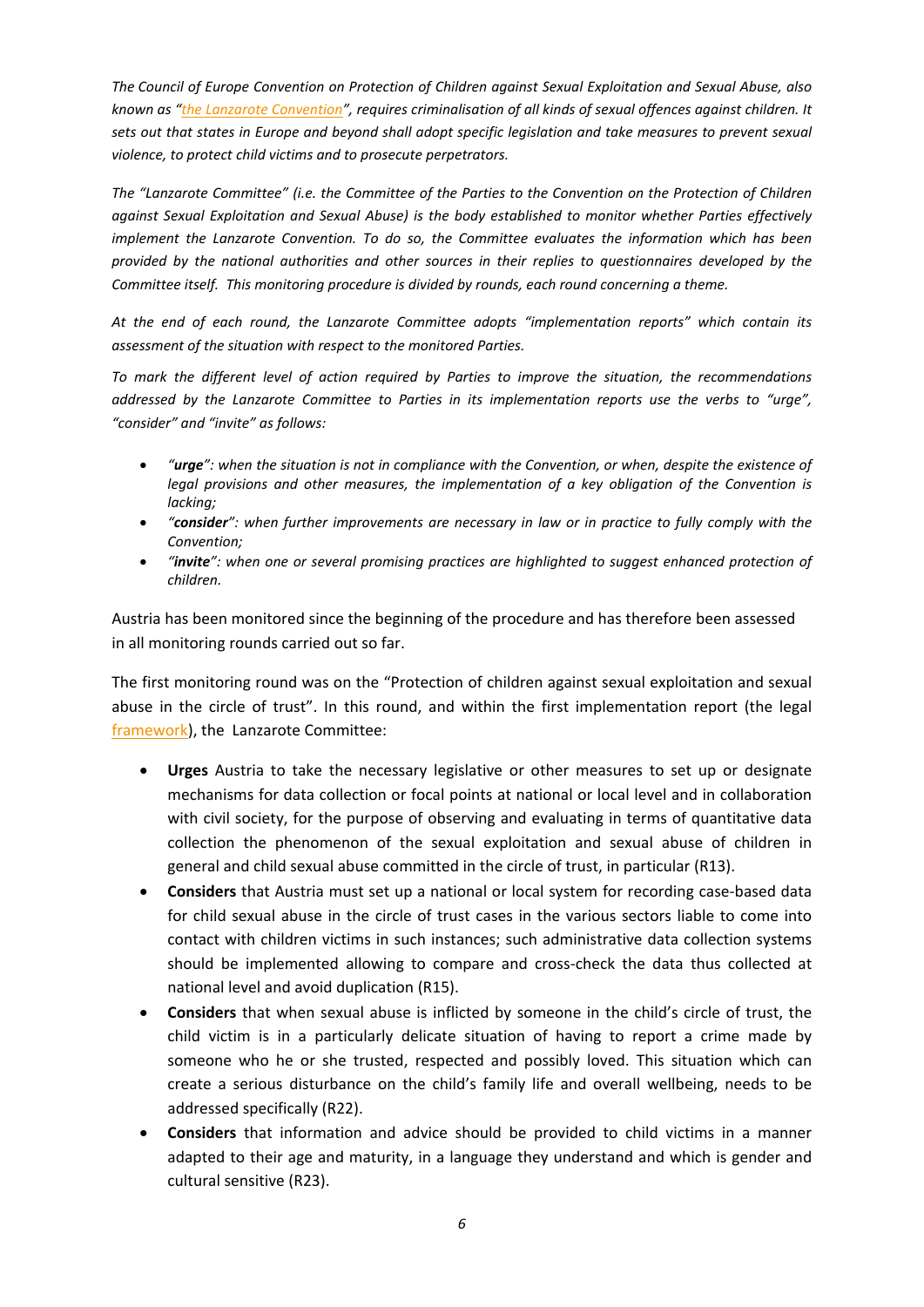- **Considers** that Austria should address and encourage as much as possible the co-ordination and collaboration of the different players who intervene for and with the child victim during criminal proceedings. This comprehensive and interdisciplinary approach offers extra support to the child victim and in some cases, the possibility for intervention not to be delayed and appropriate support to be provided immediately after the disclosure (R24).
- **Considers** that, in the context of sexual abuse in the circle of trust, the removal of the victim from his or her family environment should be foreseen as <sup>a</sup> last resort procedure, which should be clearly defined, setting out the conditions for and duration of the removal (R27).
- $\bullet$  **Considers** that interventions and measures which are taken in the context of domestic violence operate on <sup>a</sup> different modus operandi to those established in child sexual abuse cases. An explicit mention of sexual abuse should therefore be included in all protection measures with regard to domestic violence (R28).
- c **Urges,** if it has not yet done so, Austria to take the necessary legislative or other measures to ensure that the persons who are close to the victim may benefit, where appropriate, from therapeutic assistance, notably emergency psychological care (R30).

Within the second implementation report (the [strategies](https://rm.coe.int/2nd-implementation-report-protection-of-children-against-sexual-abuse-/16808d9c85)), the Lanzarote Committee:

- $\bullet$  **Considers** that Austria should further encourage the participation of children, according to their evolving capacity, in the development and the implementation of state policies, programmes or other initiatives concerning the fight against sexual abuse of children in the circle of trust specifically (R1).
- **Considers** that Austria should cooperate with civil society organizations engaged in assistance to victims and provide, by means of legislative or other measures, in accordance with the conditions provided for by internal law, the possibility to assist and/or support the victims with their consent during criminal proceedings concerning the offences established in accordance with this Convention (R3).
- **Considers** that awareness raising actions targeting children should be age appropriate and make use of interactive methods as well as of information and communication technologies (R8).
- **Considers** that awareness raising actions focused on the risks and realities of sexually abused children in the circle of trust should be continuous and systematic. Austria should envisage including these activities in its national action plans for children'<sup>s</sup> rights (R9).
- **Considers** that Austria should further involve parents (and adults exercising parenta responsibilities) in the provision of information given to children on sexual abuse, including in the circle of trust (R13).
- **Considers** that, if it is not doing so yet, Austria should provide specific regular training about child sexual abuse in the circle of trust for professionals working within the police, prosecution, child protection and health services (R14).
- **Considers** that, if it is not doing so yet, Austria should allocate adequate financial resources to the training of persons, units and services in charge of investigations as defined by Article 34§1 of the Lanzarote Convention (R15).
- **Urges** Austria to extend mandatory screening to the recruitment of all professionals (public or private) in regular contact with children (R19).

The second monitoring round is underway. It is on "The protection of children against sexual exploitation and sexual abuse facilitated by information and communication technologies (ICTs)" and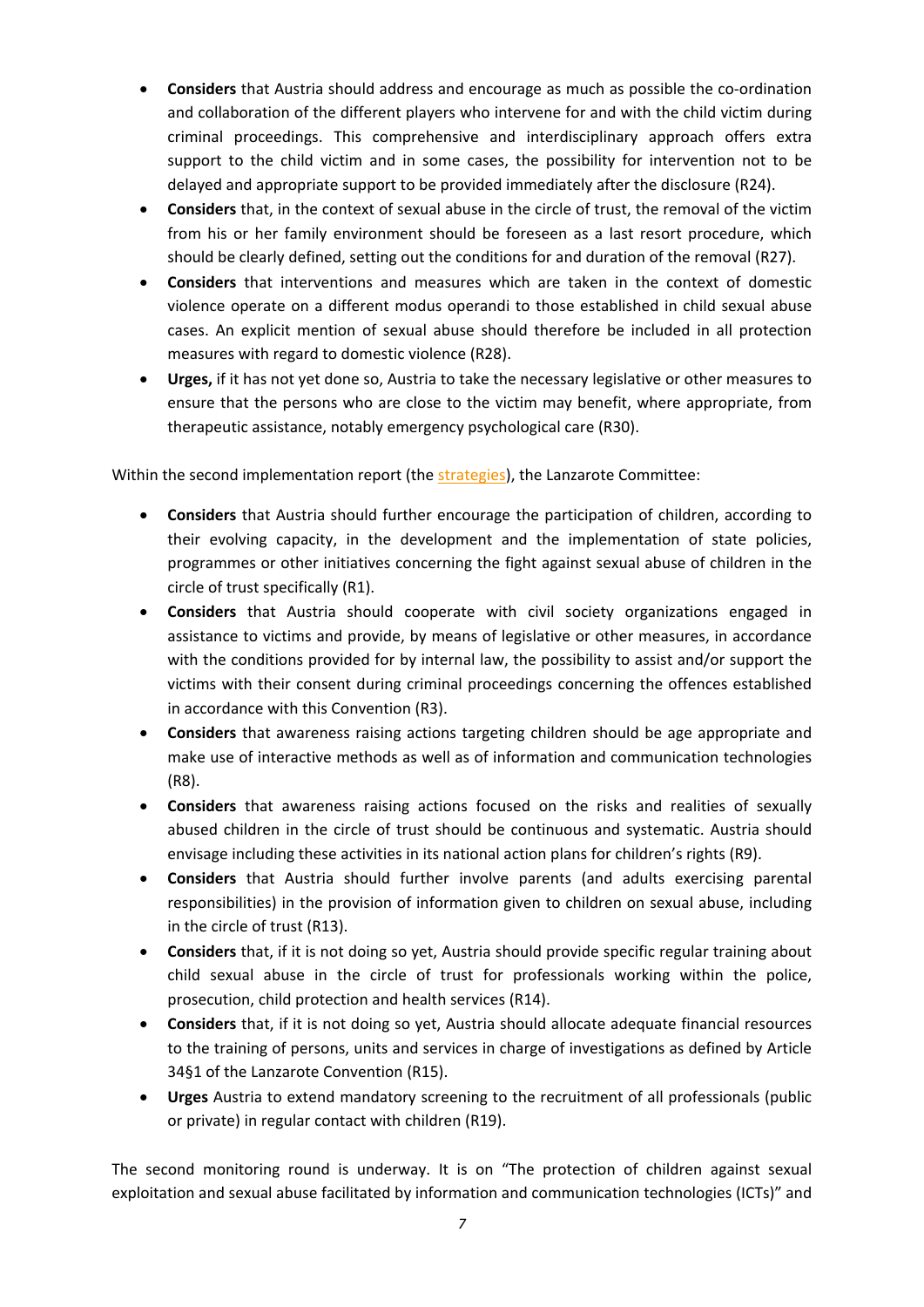<span id="page-7-0"></span>focuses more specifically on self-generated sexually explicit images. The information submitted by Austria in the context of the 2nd monitoring round is available [here](https://rm.coe.int/austria-replies-to-the-thematic-questionnaire/1680766cf4). The implementation report with respect to this theme should be adopted by the end of 2020.

As to the urgent monitoring round on "Protecting children affected by the refugee crisis from sexual exploitation and sexual abuse", Austria has taken satisfactory action with respect to the 5 urge recommendations addressed to it. The Lanzarote Committee is now assessing its compliance with the 10 following "**consider** recommendations", requesting that Austria:

- $\bullet$  put in place effective mechanisms for data collection with <sup>a</sup> specific focus on children affected by the refugee crisis who are victims or presumed victims of sexual exploitation and sexual abuse and review the possible removal of obstacles to the collection of such data, in particular, where they exist, legal restrictions to do so, with due respect for the requirements of personal data protection (R7).
- while providing adequate protection to child victims irrespective of where the exploitation/abuse occurred, should do their upmost to be able to distinguish between sexual exploitation and sexual abuse occurring prior to the entry of the child victim on their territories and after the entry (R11).
- fulfil obligations to prosecute the offenders and to provide international co-operation between the Parties in instances where the offence occurred prior to arrival on the territory for the purpose of investigation and prosecution (R12).
- encourage the co-ordination and collaboration of the different actors who intervene for and with children affected by the refugee crisis to ensure that preventive measures in regards to protection from sexual exploitation and sexual abuse are in place and protective measures are taken as speedily as possible (R13).
- c provides information and advice concerning prevention of and protection from sexual exploitation and sexual abuse to children affected by the refugee crisis in <sup>a</sup> manner adapted to their age and maturity, in <sup>a</sup> language they understand, and which is sensitive to gender and culture (reiteration of 1st implementation report, Recommendation R23) (R15).
- exchange information on awareness raising activities which specifically focus on the risks faced by children affected by the refugee crisis with respect to sexual exploitation and sexual abuse (R17).
- ensure that its specific recommendations on the child friendly handling of proceedings involving children victims of sexual abuse be implemented also in the context of proceedings involving children affected by the refugee crisis (R31).
- $\bullet$  encourage and support the setting up of specific information services such as telephone or Internet helplines to child victims of sexual exploitation and sexual abuse affected by the refugee crisis as well as persons wishing to help them to provide advice in <sup>a</sup> language which is understandable to them (R32).
- agree on common strategies/procedures to effectively deal with the phenomenon of crossborder missing children (R35).
- c reinforce or put in place <sup>a</sup> coordinated approach between the different agencies in charge in order to facilitate the prevention and protection of children affected by the refugee crisis from sexual exploitation and sexual abuse (R37).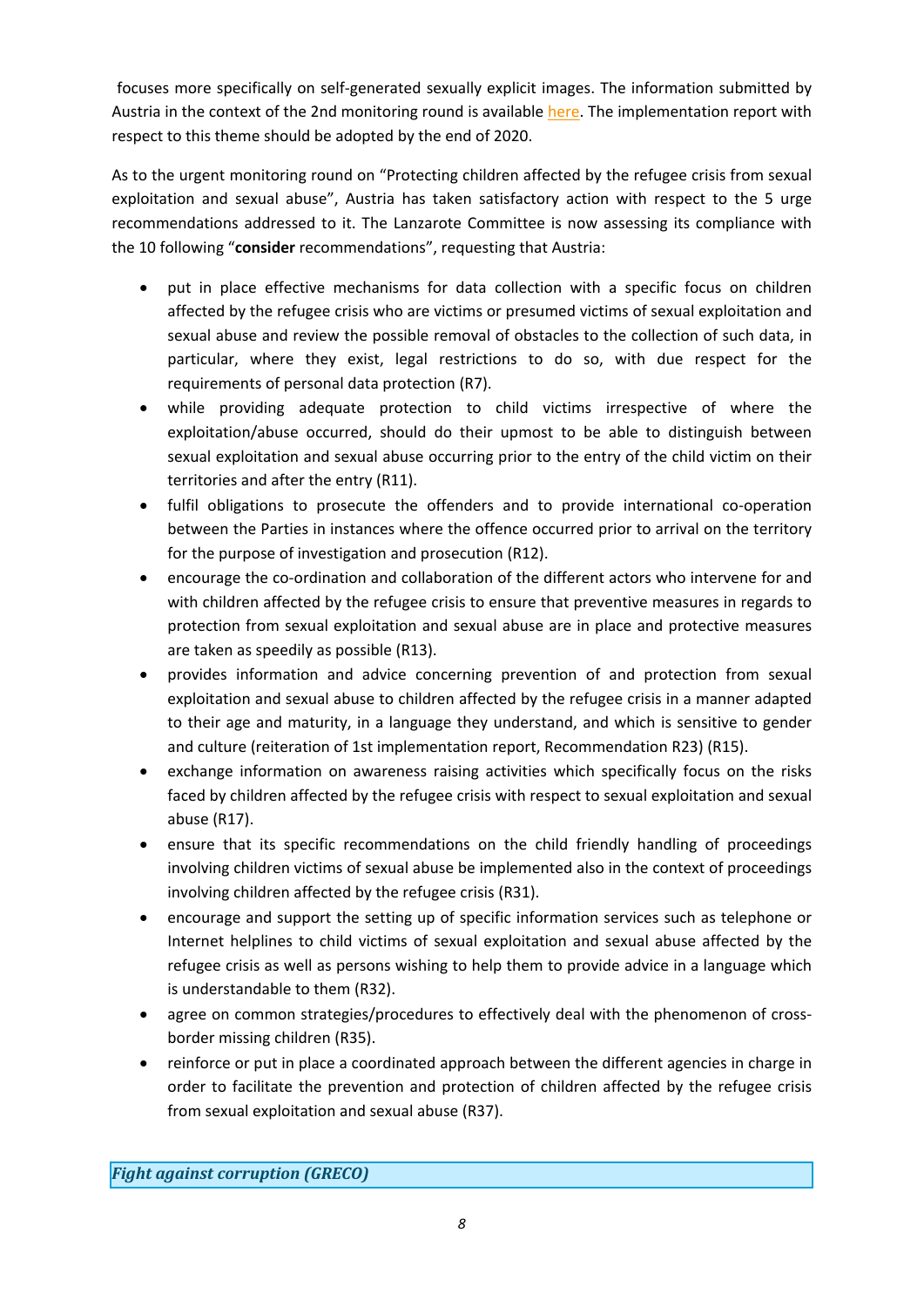<span id="page-8-0"></span>The 'Group of States against Corruption' [\(GRECO](http://www.coe.int/t/dghl/monitoring/greco/default_en.asp)) monitors all its 50 members through a peer review evaluation *procedure within thematic evaluation rounds. The evaluation reports contain recommendations aimed at furthering the necessary legislative, institutional and practical reforms. Subsequently, the implementation of those recommendations is examined in the framework of <sup>a</sup> "compliance procedure", assessing whether they have been implemented satisfactorily, partly or have not been implemented 18 months after the adoption of the evaluation report.*

Fourth Evaluation Round: "Corruption prevention in respect of members of parliament, judges and prosecutors".

The latest compliance report was published in July 2019:



With respect to members of parliament, the results are clearly disappointing. Some (partial) progress is observed in the legislative consultation processes for the elaboration of governmental and parliamentary drafts, which also entail some new initiatives in favour of increased transparency. Also, rules of conduct are being drafted and confidential councillors are to be established in the near future. The early elections held in the autumn of 2017, which resulted in <sup>a</sup> significantly different parliamentary composition have, no doubt, delayed the reforms recommended in the Evaluation Report concerning rules of conduct, lobbying, the declaration of interests and assets and supervisory mechanisms, for instance. GRECO encourages the Austrian parliament, and its specially established working group responsible for implementing the recommendations to intensify their efforts.

As far as judges and prosecutors are concerned, GRECO is pleased to see that <sup>a</sup> number of changes are in the process of elaboration. For instance, the work programme of the current government for 2017-2022 aims at strengthening transparency and objectivity in the selection of judges and amendments to the Federal Service Act for Judges and Public Prosecutors have been prepared to this end, and to improve the appraisal system as well as the rules on incompatibilities with functions in the executive and legislative branches of power. A working group chaired by the head of the Compliance Department of the Federal Ministry of Constitution, Reforms, Deregulation and Justice is working on additional rules of conduct and guidelines for all justice officials/employees, including judges and prosecutors. There are also ambitious plans for the introduction of <sup>a</sup> Compliance Management System. However, no improvements have been finalised up until now and several intended reforms and improvements are still at an early stage. For the time being, the only recommendation fully addressed is the result of assurances provided by Austria concerning the publicity of administrative court hearings.

GRECO concludes that the current very low level of compliance with the recommendations is "globally unsatisfactory" in the meaning of Rule 31, paragraph 8.3 of the Rules of Procedure. GRECO therefore decides to apply Rule 32, paragraph 2 (i) concerning members found not to be in compliance with the recommendations contained in the mutual evaluation report, and asks the Head of delegation of Austria to provide <sup>a</sup> report on the progress in implementing the outstanding recommendations (i.e. recommendations i to xii and xiv to xix as soon as possible, however – at the latest – by 31 December 2019.

*Execution of judgments and decisions of the European Court of Human Rights*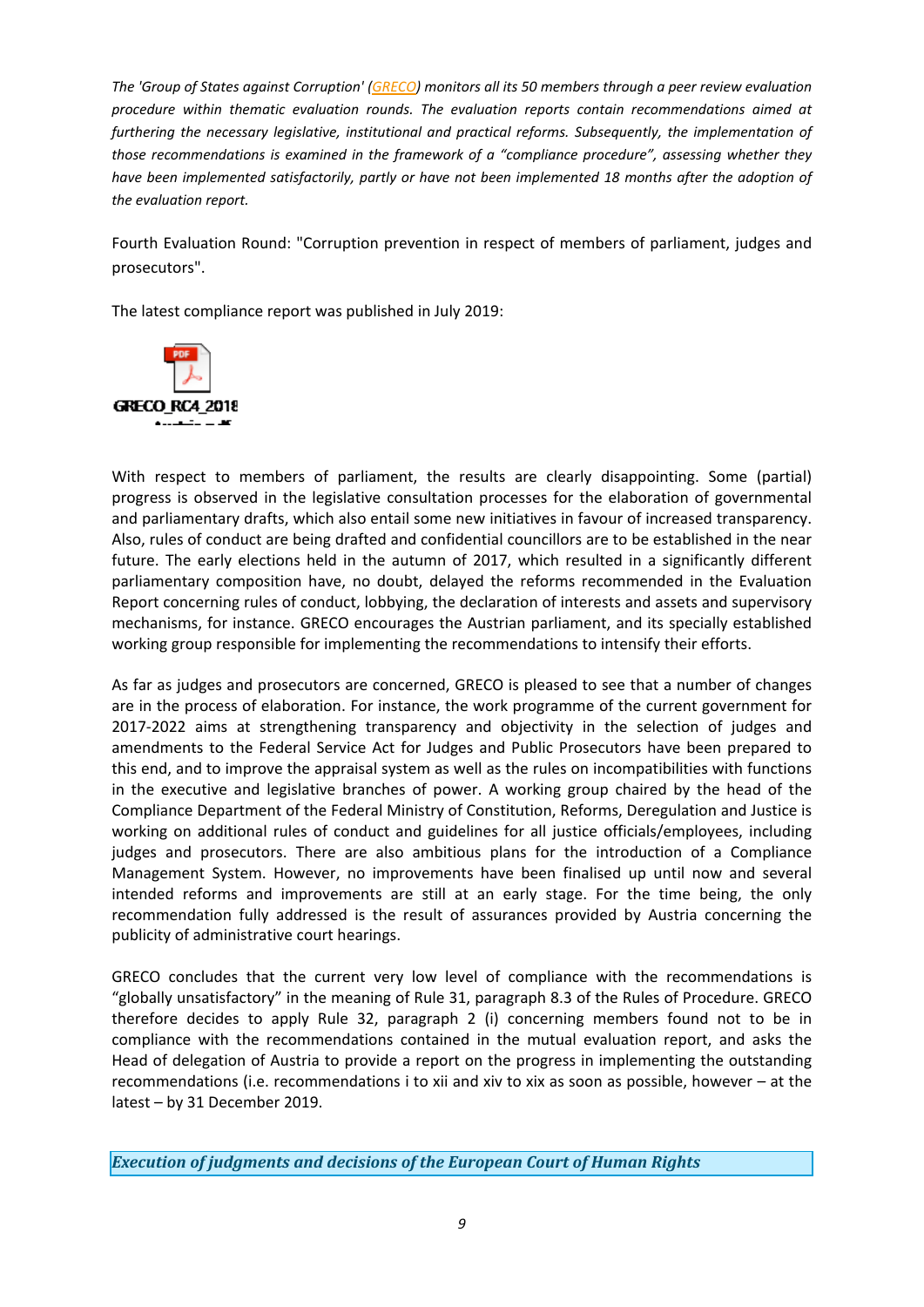# <span id="page-9-0"></span>*Statistical data*

On 31 December 2019, there were 17 cases (19 cases on 31 December 2018) against Austria pending before the Committee of Ministers for supervision of their execution. Among these cases, 6 cases were "leading cases" evidencing more or less important general problems (10 leading cases on 31 December 2018). In 2019, the CM was seized by 2 new leading cases (1 new leading case in 2018) and the amount of just satisfaction awarded was € 45,881 (€ 73,180 awarded in 2018). In 2019, 8 cases were closed by the adoption of <sup>a</sup> Final Resolution (18 cases closed in 2018).

## *Main cases / groups of cases under the Committee of Ministers' supervision*

The main cases presently under the Committee of Minister'<sup>s</sup> supervision cover notably the issues presented below. For fuller overview of the situation see the Country Factsheets (available on the website of the Department for the Execution of Judgments of the European Court of Human Rights)



and in the Committee of Ministers' Annual Reports on its supervision activity.



#### **Supervision exect**

More detailed information on the status of execution in individual cases can be found through [Hudoc-EXEC](https://hudoc.exec.coe.int/eng#{"EXECDocumentTypeCollection":["CEC"]})

 **Denial of the right to change the name on <sup>a</sup> university diploma certificate following the granting by the municipal authorities of the applicant'<sup>s</sup> request to have his name changed**

P.R., Application no. 200/15, judgment final on 21/11/2019, standard supervision

 **Failure of the domestic courts to examine in <sup>a</sup> comprehensive manner questions both of legal standing and on the merits of <sup>a</sup> claim in defamation proceedings initiated by <sup>a</sup> Holocaust survivor against <sup>a</sup> right-wing periodical**

Lewit**,** Application no. 4782/18, judgment final on 20/11/2019, standard supervision

**Shortcomings in the conduct of return proceedings of wrongfully removed children**

Sévère, Application no. 53661/15, judgment final on 21/12/2017, standard supervision

 **Prolonged failure of the authorities to grant legal personality to <sup>a</sup> religious group; discrimination as <sup>a</sup> result of inconsistencies in the application, on different religious communities, of the requirement of <sup>a</sup> ten-year qualifying period for eligibility to register as <sup>a</sup>**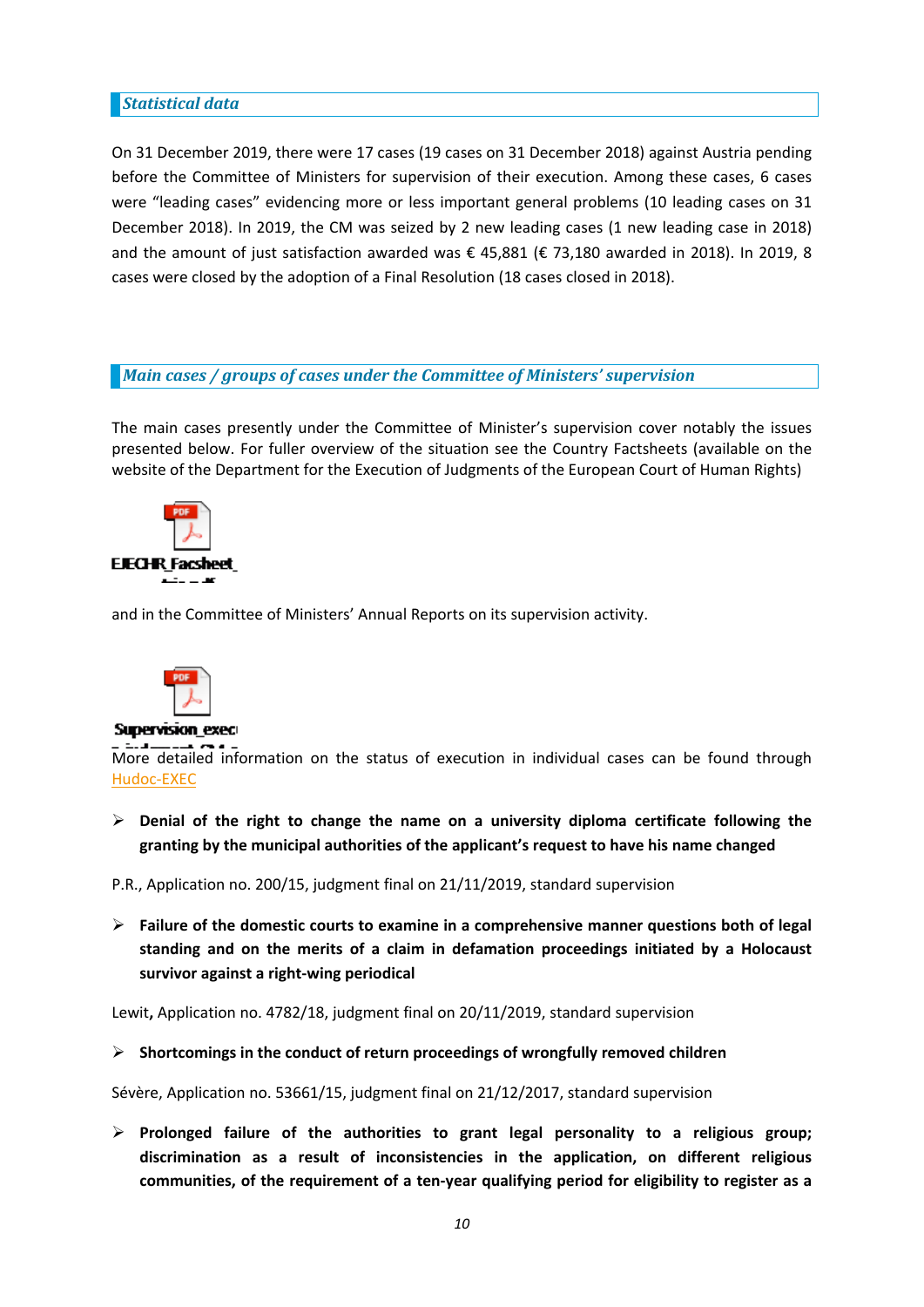### <span id="page-10-0"></span>**religious society**

Religionsgemeinschaft Der Zeugen Jehovas and Others, Application no. 40825/98, judgment final on 31/10/2008, standard supervision

# *Important cases closed recently*

In 2019, the Committee of Ministers ended its supervision of <sup>a</sup> case relating to access to and efficient functioning of justice, in particular as regards the lack of an oral hearing in disciplinary proceedings initiated by the Disciplinary Council of the Bar Association against <sup>a</sup> practising lawyer, resulting in the withdrawal of his right to represent before several courts in criminal law cases as an interim measure (Helmut Blum, Application no. 33060/10, judgment final on 30/01/2017, see [Final](http://hudoc.exec.coe.int/eng?i=001-191731) [Resolution](http://hudoc.exec.coe.int/eng?i=001-191731)).

The Committee of Ministers furthermore ended its supervision of <sup>a</sup> case relating to protection of private life and of property, notably in respect of the disproportionate interference with <sup>a</sup> legally incapacitated person's right to respect for her home due to the judicial sale of her apartment in enforcement proceedings without sufficient procedural safeguards (Zehentner, Application no. 20082/02, judgment final on 16/10/2009, see Final [Resolution](http://hudoc.exec.coe.int/eng?i=001-200025)).

In 2018, the Committee of Ministers ended its supervision of <sup>a</sup> case relating to ill-treatment and expulsion as well as the lack of effective remedy in this respect, notably as concerned the lacking suspensive effect of <sup>a</sup> Sudanese national'<sup>s</sup> second asylum application in relation to <sup>a</sup> transfer order to Hungary under the EU Dublin II Regulation (Mohammed, Application no. 2283/12, judgment final on 06/09/2013, see Final [Resolution](http://hudoc.exec.coe.int/eng?i=001-187370)).

The Committee of Ministers furthermore ended its supervision of <sup>a</sup> case relating to the lack of effective protection of the right to family life in the context of return proceedings under the Brussels IIa Regulation following the removal of the applicant'<sup>s</sup> child from Italy to Austria; and to the lack of appropriate means at the authorities' disposal to ensure the re-establishment of contact between the applicant father and his daughter (M.A., Application no. 4097/13, judgment final on 15/04/2015, see Final [Resolution](http://hudoc.exec.coe.int/eng?i=001-186215)).

## *Social and Economic Rights (ECSR)*

*The European Committee of Social Rights (ECSR) monitors compliance with the [European](http://www.coe.int/en/web/turin-european-social-charter/home) Social Charter under two procedures: the national periodic reporting system and the collective complaints procedure. Following <sup>a</sup>* decision taken by the Committee of Ministers in 2006, the provisions of the Charter have been divided into four thematic groups. States present a report on the provisions relating to one of the four thematic groups on an *annual basis. Consequently each provision of the Charter is reported on once every four years.*